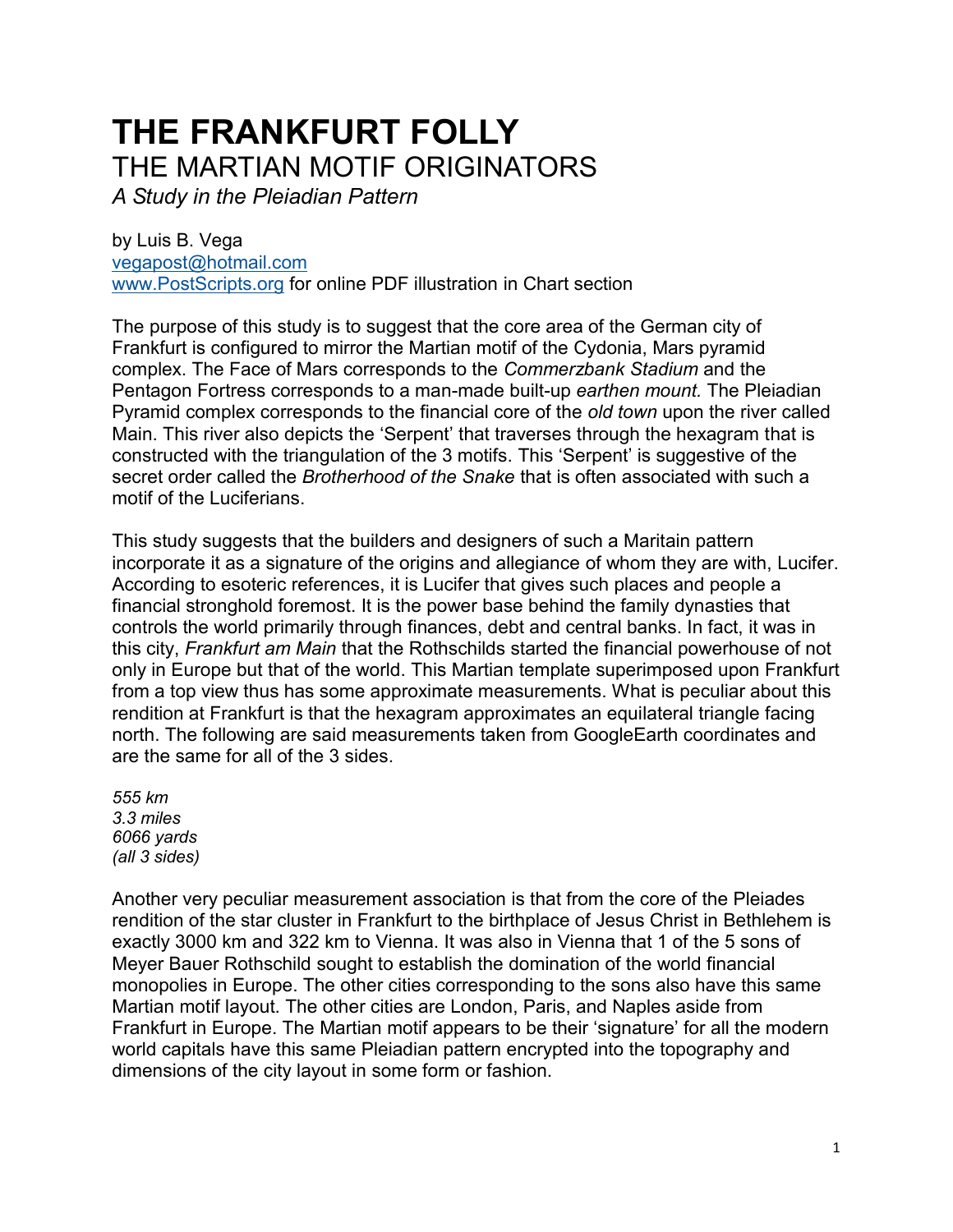Wherever this Martian motif is construed, the same powers behind its financial, government and societal institutions are controlled by the same cadre of Luciferians at the very top. The core of the Pleiades star cluster pattern is usually associated with the financial hubs of the various Luciferian world capitals. In the case of Frankfurt, they even have the same design of placing their pyramids atop their financial towers of Babel or skyscrapers. The following are a suggestive association of the various building and towers that comprise the 7 star Pleiadian pyramid city, as it is on Mars. The following are an approximation of what is corresponding to the Frankfurt landmarks. The star Taygete corresponds to the *Literaturahaus* building. The star Celaena corresponds to the *Burgenamt Zentrales* building. The star Merope corresponds to the area of the *Timmitus und Hyperakusis Center*.

The star Alcyone corresponds to the *Oper Frankfurt* or the Opera House. The star Atlas corresponds to the *Bearing-Point Consulting* building and next to it is a circular building corresponding to the star Pleione. The Bearing-Point building is triangular in shape and it amazingly also corresponds to the triangular pyramid fortress design within the Pleiades Pyramid complex on Mars. This shows that the designers of this Frankfurt alignment knew and know the exact dimensions of such structures on Mars and to what degree and headings they are even set to. Such knowledge could not have come by normal observations from Earth but through the teachings, contact and alliance with interdimensional beings that this study suggests are the Fallen Angles of the Luciferian kind.

## **The Red Shield**

In investigating the Martian connection of the Pleiadian pattern of Frankfurt, one cannot avoid to address the origins at least in the propagation of this motif in the modern era and in all the financial powerhouses of today's World Financial Oder. This is in part the Pleiades conspiracy as this modern version of the 'Pleiadian Conspiracy' started here in Frankfurt with the Rothschild dynasty by Amschel Moses Bauer, 1743. This critique is not meant to placate all those of the said family or those that work in such financial structures or businesses and specifically not those in Frankfurt. However, the argument is that those behind the family apparatus are of a cabal that is connected to the allegiance of not the true GOD of the Universe, YHVH but to the false usurper Lucifer. It is Lucifer they worship and venerate as the 'god of this world' and is the God of Mammon according to Jesus' assessment.

According to research and especially based on *The 13 Bloodlines of the Illuminati* by Springmeier, the current financial domination of the world began in Frankfurt with Mayer Amschel. They were of Jewish extract but adhere more toward the Kabbalistic, Zohar, and ancient Babylonian secret mystery religion initiated by Nimrod after the Flood of Noah. These are one in the same that were handed down and taught to wizards and witches by the Fallen Angels according to the book of Enoch. The Rothschild took their name from the German for the 'Red Shield' that was supposed placed outside the entrance to their first banking house. Some assert that it was a black Roman eagle but as this was the Jewish part of Frankfurt, the eagle to the Jews would be considered unclean and unapproachable to enter such a house.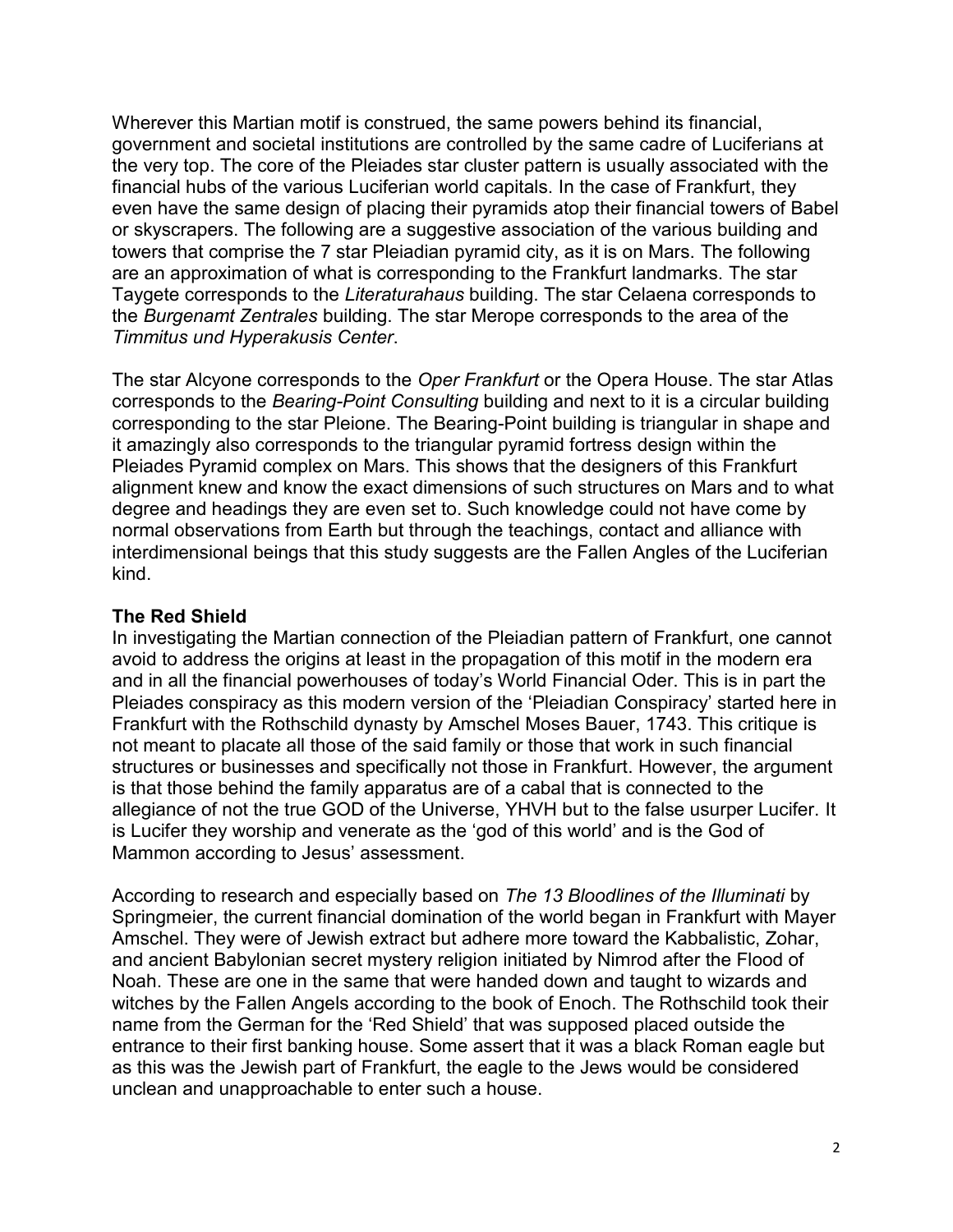Most likely the red shield would have been a black hexagram upon a red shield signifying a multilevel endendre of meanings. In one aspect the hexagram functions as an amulet to ward off undesired spirits of misfortune. In another aspect it serves as a 'spiritual key' as a hexagram in the occult initiates a portal or door for inter-dimensional beings to cross over. The conspiracy in part is that there is also an encrypted association with Kabbalistic Judaism that was unfortunately incorporated into Judaism when the Jews were led captive into Babylon. This element within Judaism is what Jesus called and calls the 'Synagogue of Satan'. This was due to the same reasons that the Jews were judged as they relied not on the Promises of YHVH within the Torah alone but on the wizards and witches of 'Endor' as did King Saul. As part of the Pleiadian Conspiracy, the Hexagram is not the Star of David nor an original 'Jewish' motif.

The Rothschilds are also attributed to the establishment, at least in a political sense of the modern secular state of Israel that has this Luciferian motif. Such a cadre that started in Frankfurt were instrumental in the design of the Israeli flag. It incorporates such a hexagram but suggests an encrypted Rothschild signature as they funded the political Zionists movement among other movements around the world to further the Luciferian agenda. This is not to say that Israel is a 'Luciferian' nation but that YHVH allowed for the scenario to further His agenda. The conspiracy is just that, there is a competing agenda for Zion, for Israel, for Jerusalem, for the Temple. Both might appear the same but their endgame is to establish different 'Christs' upon the Throne of David. The hexagram goes far back to Babylon and perhaps even to a far more ancient time than that.

This Satanic symbol would be more in the lines of when Solomon delved into the dark mystery schools himself and it nearly meant his folly. Since that time, many have attributed this hexagram motif to being the 'Sign or Keys of Solomon' that was said that Solomon used to control demons. The hexagram or 2 inverted triangles in themselves have no power as they are but a geometric configuration. However, when such geometry is subjected to magic incantation such as spells and energies and at certain places and times on Earth, such becomes a powerful tool. This same principle is suggested by this study to be occurring within the greater motif of the Martian Pleiades pattern hexagram overlaid upon entire cities. This motif is amazingly encrypted and incorporated within the topography of the main financial, political and religious spots on Earth. Thus perhaps such a similar spiritual principle is at play.

The current Rothschild coat of arms is said to have been granted by the Emperor Francis I of Austria. As to the Rothschild 'octopus' monopoly of the world, it was done and is being done through their 'Protocols of the Learned Elders of Zion'. This manuscript is currently alleged to be a fraud and 'debunked' but it is not the case. The Protocols are in play and it was Meyer Rothschild who worked with such other families as the Oppenheimers to learn the trade and the trickeries of the manipulation of money or mammon. Such do not operate on the spiritual laws of the Kingdom of YHVH and of His true Christ. They are diametrically opposed to those of Lucifer, the usurper 'Christ' Cherub.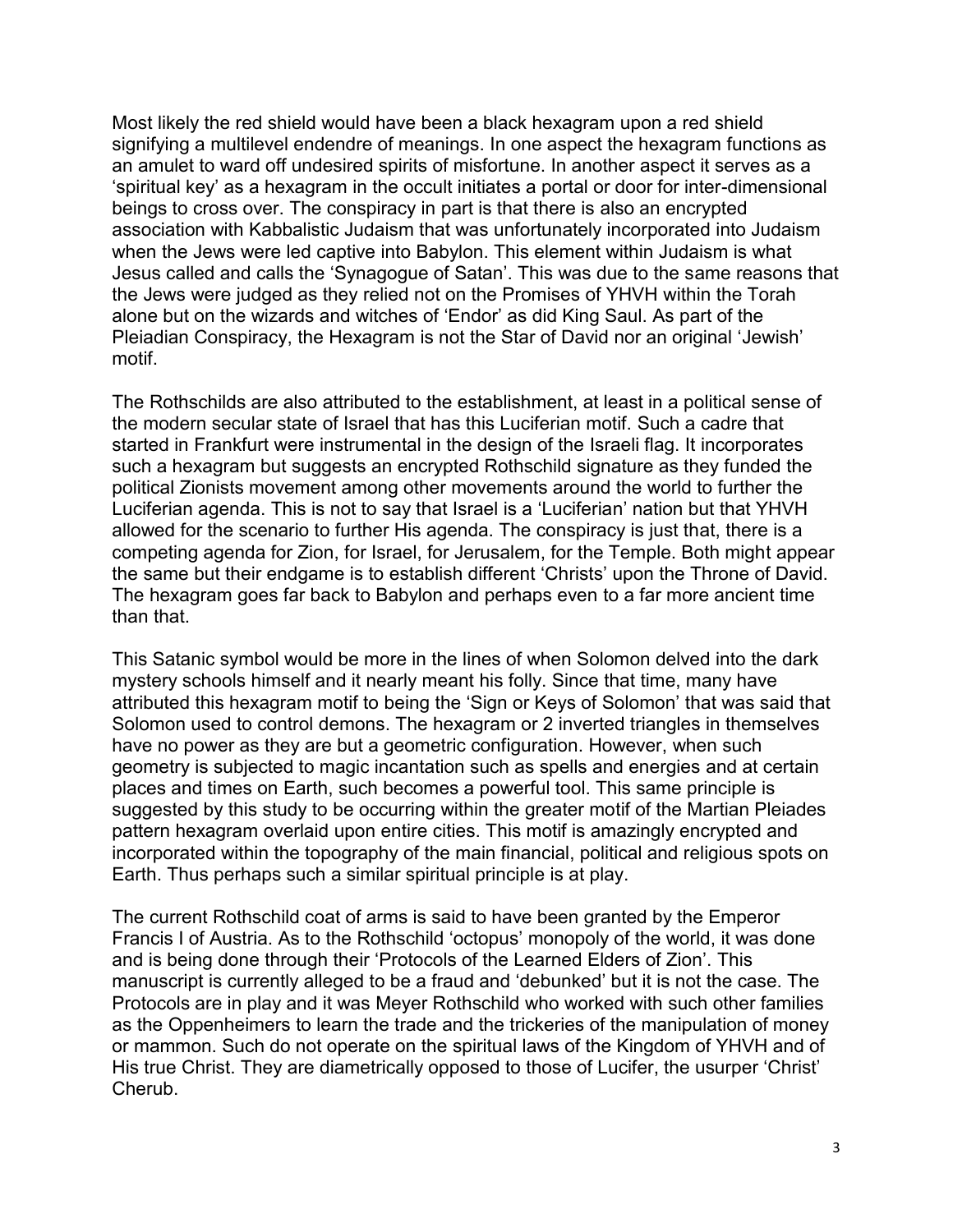Jesus calls people to forsake all, to sell all, become poor and follow Jesus to be rich in the Kingdom to come. This goes contrary to the prideful and lustful heart of Lucifer and those greedy people that seek such a future only for themselves. The issue is that such a dynasty has used their wealth to subjugate, enslave and kill Humanity. Any philanthropy is self-serving and is required to 'balance' the atrocities they commit. As they control the world finances, most people in the West for example cannot marry or have families to adequately sustain themselves, educate or send off their sons or daughters to college. In the West, it takes nearly a whole lifespan to pay off a mortgage to 'own' a home. Then with property taxes, one does not really own the piece of land because if one cannot pay the taxes, the bank will repossess the homes. Such a cadre is hostile to the traditional family unit as they promote feminism and homosexuality, abortion and socialism. Has their labor or 'Great Work' benefited Humanity?

It was from Frankfurt that the 5 sons were shot as 'arrows' form the Rothschild quiver to the various strategic energy points in Europe to start their world domination; from London, Paris, Vienna and Naples, etc. As noted, wherever such elements of this family in concert with others in various cities have gone to, so has this hexagram Martian motif been encrypted in the topography of the cities. They slowly take over a nation and its people through the finances first. They fund both sides of wars, they are in the arms trade. With the finances, they buy-off the governments, religions, media and educational institutions, etc. For example, they funded the Russian revolution. The Bolsheviks were mostly secular and/or Kabbalistic Jews that specifically sought to irradiate Christianity in Russia and the Ukraine as a tool of Lucifer's agenda and war against Jesus Christ and His Church on Earth.

They funded the English to curb the American Revolution. They supported Alexander Hamilton in creating a Central Bank that Andrew Jackson had to fight to abolish in an attempt by the Rothschilds prompting the British to recapture the American colonies in the War of 1812.They funded the South during the American Civil War in an attempt to destroy the U.S. Republic that had abolished the Rothschild's Central Bank. They started World War 1 and 2 and will soon start World War 3. They control the world money supply and trade. They control the engineering of advanced weaponry and the production of nuclear weapons. They force a central bank to lend money to governments which in essence enslaves and obligates the citizens to perpetual debt and taxes. Has their labor or 'Great Work' benefited Humanity?

They supported Weishaupt in created the Bavarian and Columbian branches of the Illuminati in which they believed to be the possessors of the Light of Lucifer. More diabolical is that such a financial octopus will be what the Beast system will have in place as at some point in time. They will initiate a cashless society that will be implemented and a grid system where no one can 'buy or sell' unless they opt in by the 'Mark.' Such are behind chem-trailing, GMO, transhumanism, forced vaccinations, virus outbreaks, endless wars, etc. These are the very ones that in the darker side are involved with pedophilia, bestiality, child Satanic sacrificial rings, child kidnaping rings, the drug trade and the laundering of billions of their ill-gotten gain.